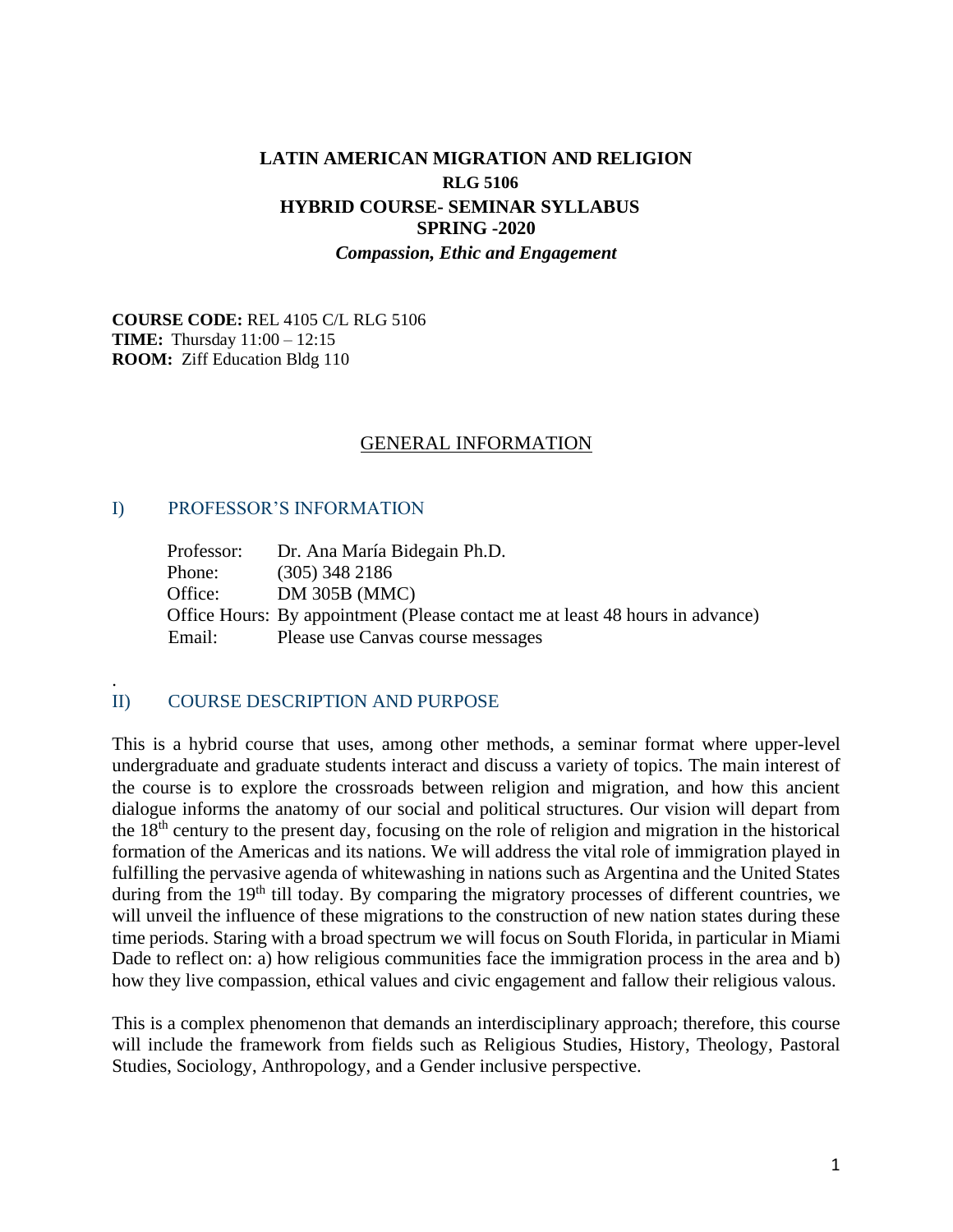This course will also pay close attention to studies about more recent migrations of Latinx,<sup>1</sup> particularly from Central America and Mexico, to the Miami area. To add, there will be open discussions about the new climate towards the migration of Latinx at the U.S border due to new federal policies.

To complement the theoretical aspect of the course, Students will have the opportunity to learn from first-hand experiences. Students will venture outside the classroom to do a total of 15 hours of fieldwork with our partnering NGO, South Florida Interfaith Worker Justice (IWJ) Students will draw from their fieldwork to write their midterm paper. Student will do also participatory observation in one or two religious communities from where to draw their final paper.

### III) COURSE OBJECTIVES

Students will be able to:

- -Identify a variety of migratory processes throughout the America's history.
- Complete 15 hours of fieldwork with our partnering NGO, South Florida Interfaith Worker Justice.
- Aim at understanding the main reasons that lead individuals to migrate.
- Describe individuals' religious experience during the migration process.
- Evaluate human rights violations migrants suffer
- Explain the role of religious organizations facing humanitarian immigration crises
- Define and differentiate immigrant, refugee and political asylum under the American jurisprudence.

## IV) COURSE GOALS

The main goal is for students to develop an understanding of the following issues:

1) The role immigrants played when forming nations in the American continent from a historical perspective. This course emphasizes and digs deep into the role of Latinos/as in the historical development of United States as the nation that stands today.

2) The role of immigration in the formation of new nation-states, and its impact in contemporary political imagination. Specifically, the emergence of new theological and pastoral studies that take in consideration the impact of immigration related issues in these fields and the structure of communities.

3) Innovative theories and concepts related to the study of migration and religion, including but to limited to, the assimilation and adaptation processes, the melting pot, transnationalism. There will be a special emphasis on the religious reconfiguration as a result of migration waves in South Florida as a case study.

4) Explore some of the reasons that lead children to leave (or flee in many instances) their country of origin and travel as unaccompanied minors into the United States. Understand

<sup>&</sup>lt;sup>1</sup> Latinx: A person of Latin American origin or descent (used as a gender-neutral or non-binary alternative to Latino or Latina).<https://en.oxforddictionaries.com/definition/Latinx>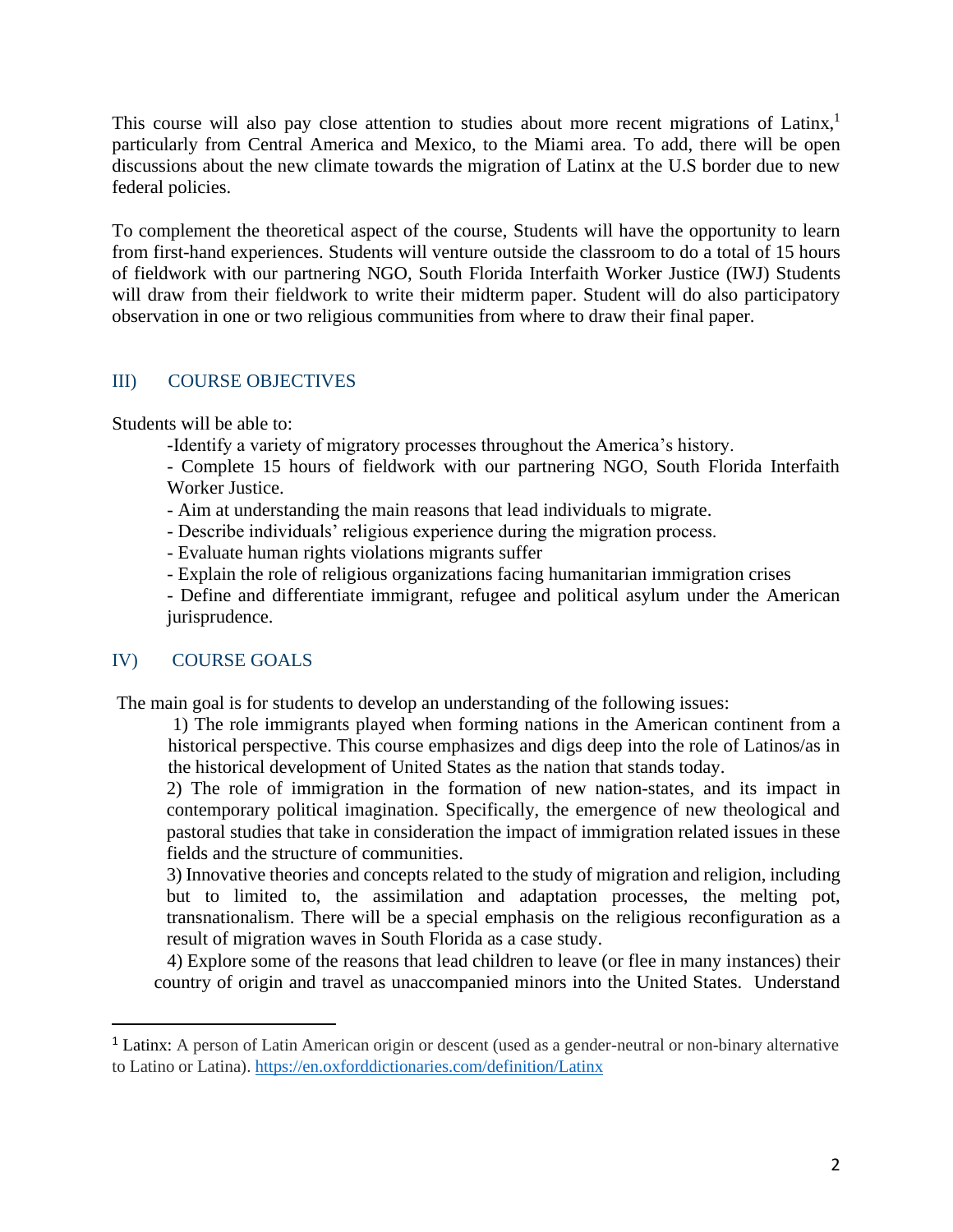how these unaccompanied minors cross the Mexican-American border without documentation, and the legal hurdles that await them because they lack lawful status to enter this country.

5) The substantial increase in the number of women who migrate into the United States compared to previous decades and centuries. There will be analysis about the shift in gender conforming expectations in countries of origin as well as countries where these women have migrated because of their new role of in the economic and social pyramid.

Furthermore, the role and meaning of religions in helping address these migration related issues will be examined.

6) Raising awareness and empathy towards the complex economic and legal situations face upon arriving into this country, particularly for children and young adults.

7) Learning from first-hand sources, concrete individual cases as means to validate or refute the information received in the classroom. Share student's individual findings with other classmates during the web and live seminars. To do so, students will observe and analyze the role of various religious communities in the aid of immigrants in South Florida. Students will be asked to develop an understanding of how and why theories and concepts learned in this course may help explain and interpret the role of religion during individual's immigration process, arrival and adaptation into this country and the reactions of the religious communities.

## V) TEACHING METHODOLOGY

The course will be taught in a hybrid seminar format. Therefore, students are expected to be active participants in the process, by engaging online and in the classroom and being part of the discussions that will surface throughout the semester active student participation is expected. Due to the course's hybrid nature, this course will be taught partially in person, partially online and based on the students' field work. The field work will entail visiting religious inspired, yet nonfor-profit organizations that provide numerous services to migrants.

1) In- person: On Thursdays (11:00 pm to 12:15) pm Room Ziff Education Bldg. 110 2) Online readings, contents, information and audiovisual will be provided through Blackboard.

This is a course in which all the instructional materials and activities are delivered through Blackboard, and/or other internet-based media. Some exams may require the use of an approved proctoring center. Should you have any questions, please contact the professor.

3) Field Work Students must select to develop a short field work since the beginning of the course in one Social Assistance Organization taking care of migrants and refugees. 4) Participatory Observation on one or two religious communities selected by the students and following the theoretical framework proposed by Stepick, Mahler and Rey on *Churches and Charities in the Immigrant City* (2009) to draw the final paper.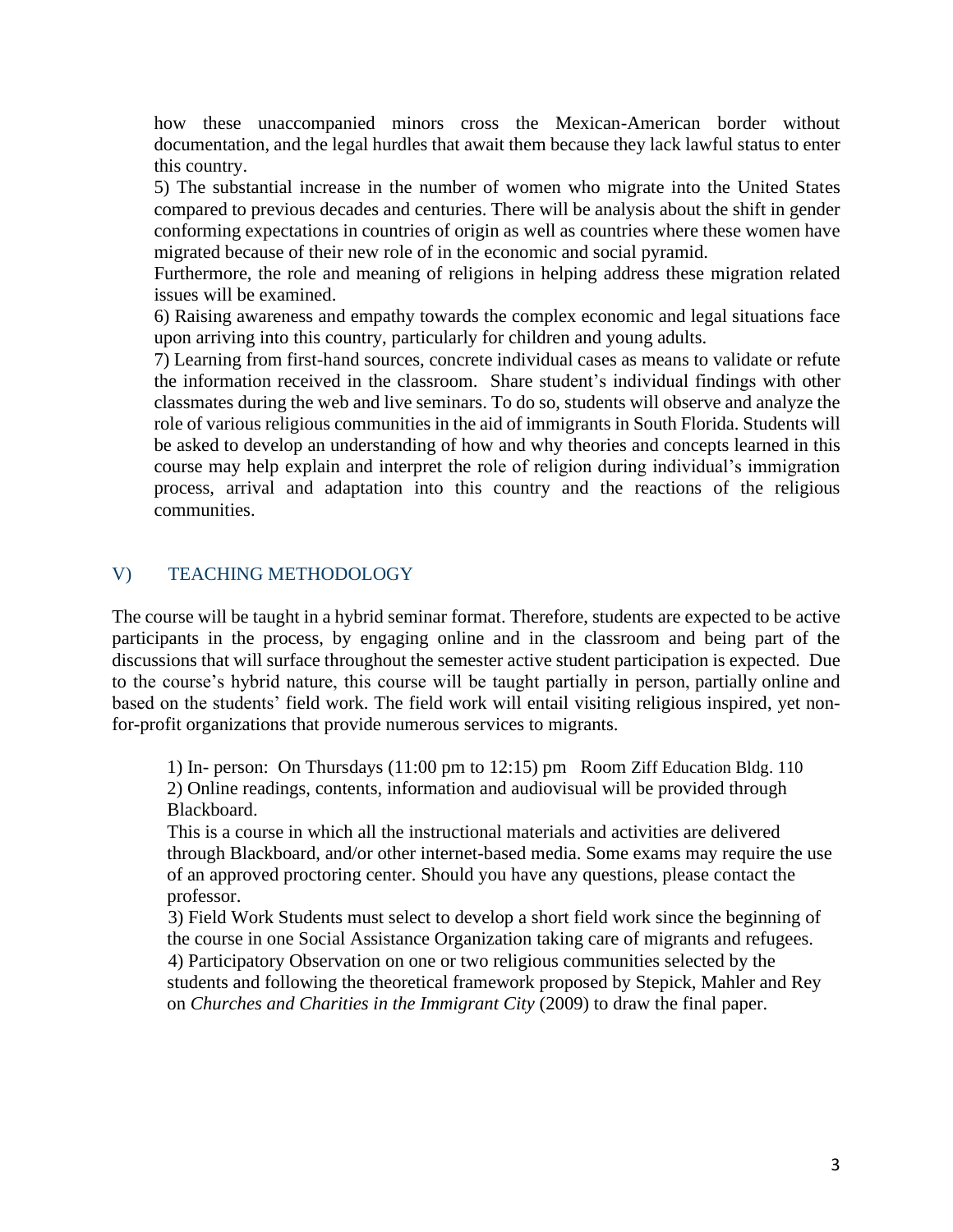### VI) EXPECTATIONS OF THIS COURSE

This is a hybrid course, which means that students must be very proactive in the learning process. Not only receiving information from the professor but researching by themselves and doing fieldwork. The course will be partially teaching in person, conducted online and oriented to field work. Expectations for performance in this course are the same for a traditional course. In fact, these courses require a degree of self-motivation, self-discipline, and technology skills, which can make these courses more demanding for some students.

Students are expected to:

- Review the how to get started information located in the course content
- Introduce yourself to the class during the first week by posting a self-introduction in the appropriate discussion forum.
- \* Complete 15 hours of NGO fieldwork with Interfaith Worker Justice led by Executive Director Jeanette Smith.
- Interact online with instructor/s and peers through the Discussion Board and Adobe **Connect**
- Review and follow the course calendar
- Log in to the course at least one time per week
- Respond to discussion boards, blogs, and journal postings each week.
- Respond to [emails/messages].
- Submit assignments by the corresponding deadline.

The instructor will:

- Log in to the course weekly to follow the discussion board.
- Respond to [emails/messages] within three days.
- Grade assignments within ten days of the assignment deadline.

## VII) COURSE DETAILS

#### A) Course communication

Communication in this course will take place via blackboard Messages. Occasionally, the professor will send message if something unexpected occurs.

Messages is a private and secure text-based communication system which occurs within a course among its course members. Users must log on to Blackboard to send, receive, or read messages. The Messages tool is located on the Course Menu, on the left side of the course webpage. It is recommended that students check their messages routinely to ensure up-to-date communication.

The Email feature is an external communication tool that allows users to send emails to users enrolled within the course. Emails are sent to the students' FIU email on record. The Email tool is located on the Course Menu, on the left side of the course webpage.

Visit our Writing Resources webpage for more information on professional writing and technical communication skills.

B) Discussion forums or Discussion Boards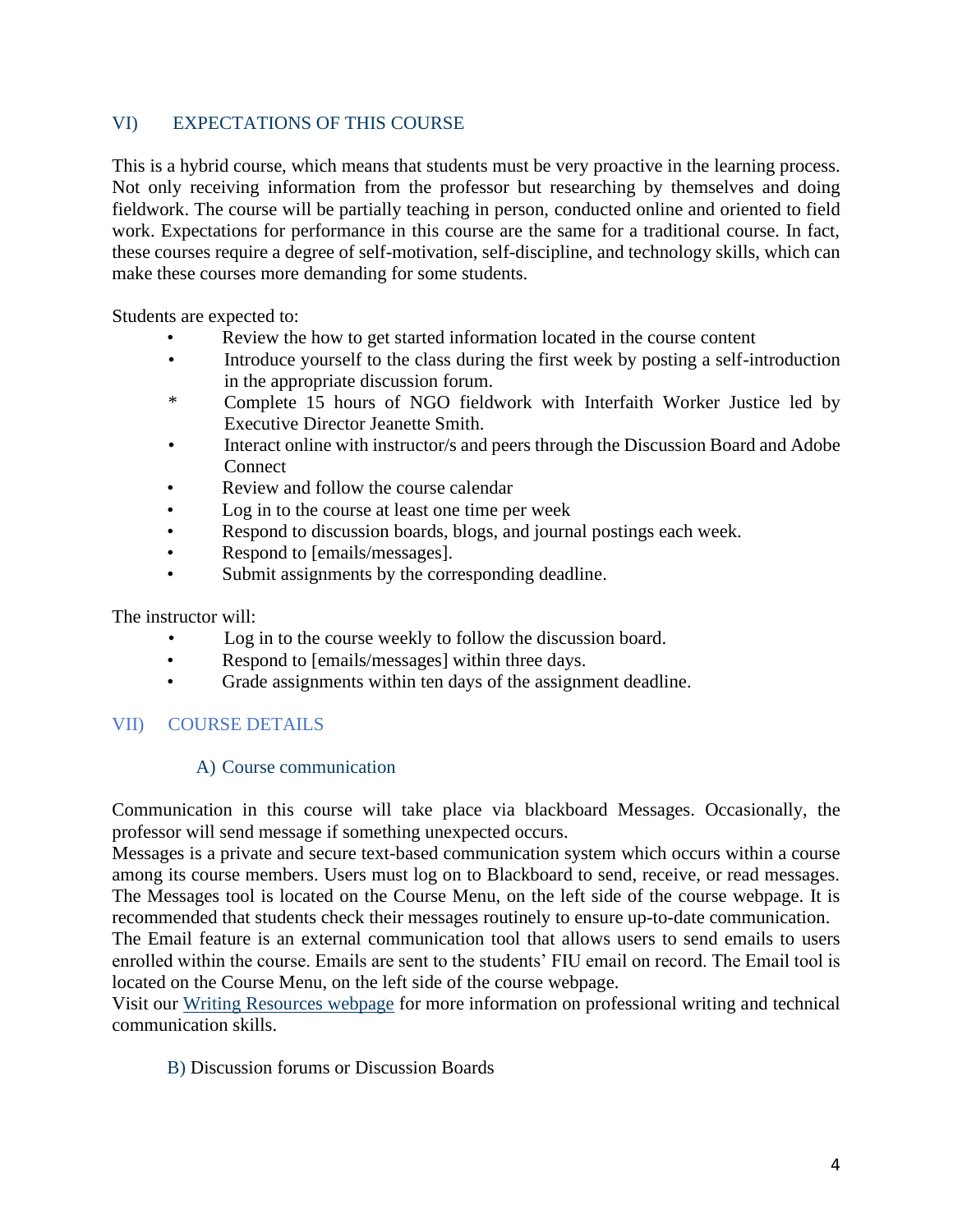Keep in mind that other members of the course will likely see your discussion forum postings. Care should be taken when determining what to post.

Discussion Forum Expectations:

• Discussions topics are listed for the semester. You are expected to post your initial response on Wednesday (by 23:55 for the week listed; you should respond to at least 3 others posts by Sunday at 23:55 of the same week. (Possible total score, 10 points). Thus, by the end of the week you should have a total of four posts on your thread.

• The approximate length of a response (100 words, 10 lines)

### C) Assignments

#### 1) Fieldwork

Students will conduct fieldwork research with our partnering NGO, Interfaith Worker Justice, led by community leader Jeanette Smith. This civic engagement will allow students to apply the theoretical side of the course in a real context.

Fieldwork training will be provided the first-class meeting. An outline with specific goals will be **i**ncluded in the training so that students know what is expected of them each week.

Once the student begins volunteering in the NGO, s/he will focus on one case/story that s/he witnessed and/or worked on. This case will become the topic of the Midterm Report and Final Paper.

#### 2) MidTerm Repot and Final Research Paper

The Midterm and Final Paper must be typed, double-spaced, and in 12-point font (written work submitted in large font will not be acceptable); and the citations should follow MLA format. The paper must be submitted by the deadline. Late work will result in the reduction of half a letter grade per day, unless arrangements with professor were made prior to deadline.

Graduate students are required to write at least 12 pages. Undergrads are required to write at least 7.

The paper has to be submitted through Turnitin on Week 6. Students must update the paper with the professor's corrections and upload the final draft to the blog on December  $7<sup>th</sup>$  at 23:55, under the section "Fieldwork"- Fall 2017 (Instructions bellow). Your paper will then be featured for public view.

The topic of the paper must be focused on the case/story that the student has been following during her fieldwork (i.e. cases about children, mothers, workers, etc). The theoretical background of the class will enable the student to support the analysis and interpretation of the reality that the students will confront (problem/question that the student will elaborate on throughout the paper).

Students must include at least five academic sources to support their arguments.

Review the detailed Turnitin instructions on how to submit your assignments and how to review the Grademark comments (feedback) from your professor.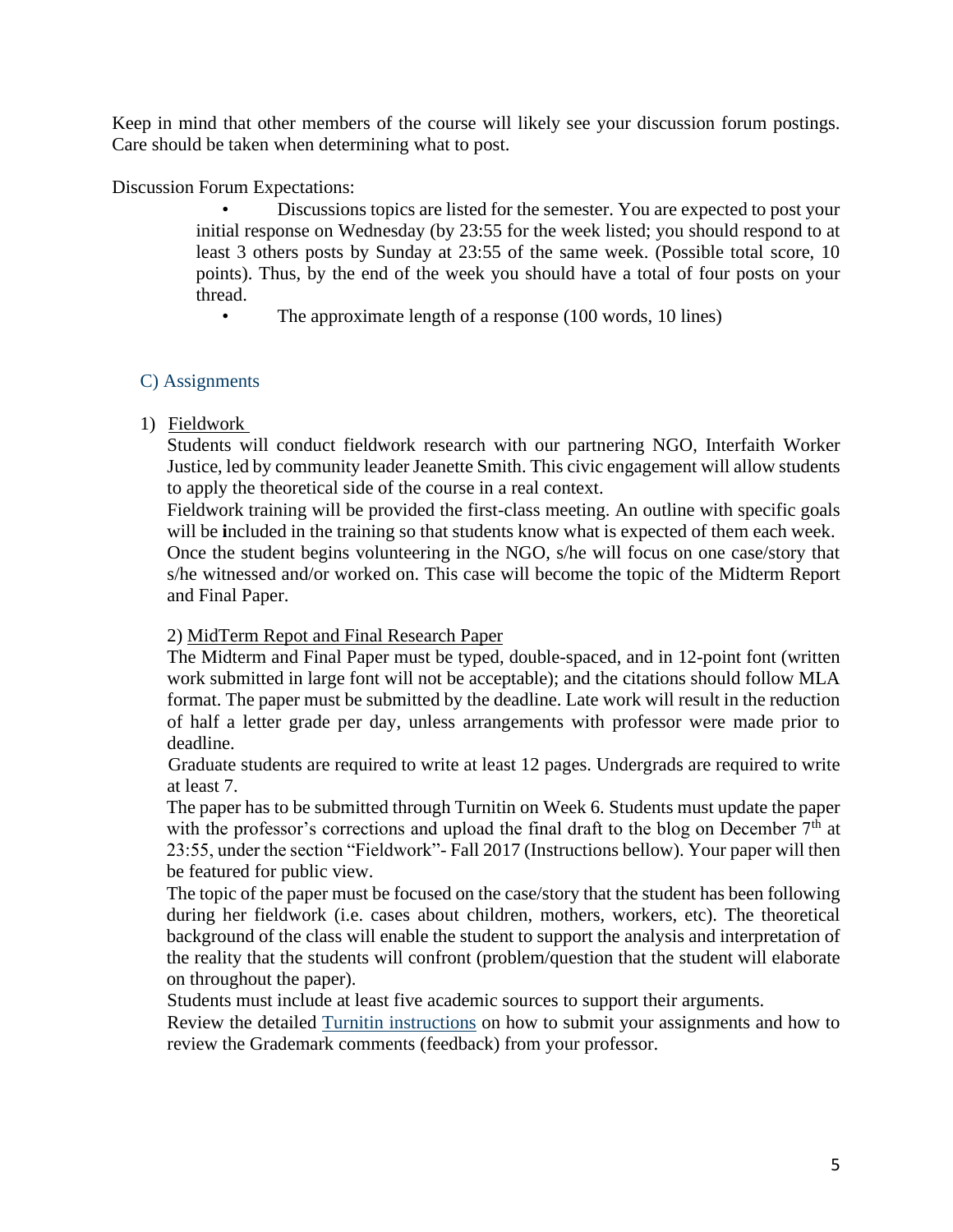# **IMPORTANT INFORMATION AND FIU POLICIES**

#### Assurance of learning

The College of Business cares about the quality of your education. For more information please visit the Assurance of Learning website to learn more on the College's commitment to this initiative.

### **POLICIES**

Please review FIU's Policies webpage. The policies webpage contains essential information regarding guidelines relevant to all courses at FIU, as well as additional information about acceptable netiquette for online courses.

#### Technical requirements/skills

One of the greatest barriers to taking an online course is a lack of basic computer literacy. By computer literacy we mean being able to manage and organize computer files efficiently, and learning to use your computer's operating system and software quickly and easily. Keep in mind that this is not a computer literacy course; but students enrolled in online courses are expected to have moderate proficiency using a computer. Please go to the What's Required page to find out more information on this subject.

This course utilizes the following tools:

- 1.Discussion Board or Discussion Forum
- 2. Turnitin to upload Reports and Final Papers
- 3 YouTube to follow lectures and videos.

Please visit our Technical Requirements webpage for additional information.

Accessibility and Special Accommodations

Please visit our ADA Compliance webpage for information about accessibility involving the tools used in this course.

Please visit **Blackboard's Commitment to Accessibility** webpage for more information.

For additional assistance, please contact FIU's Disability Resource Center.

Course Prerequisites

There are no prerequisites for this course.

### **READINGS**

### **Textbook recomended**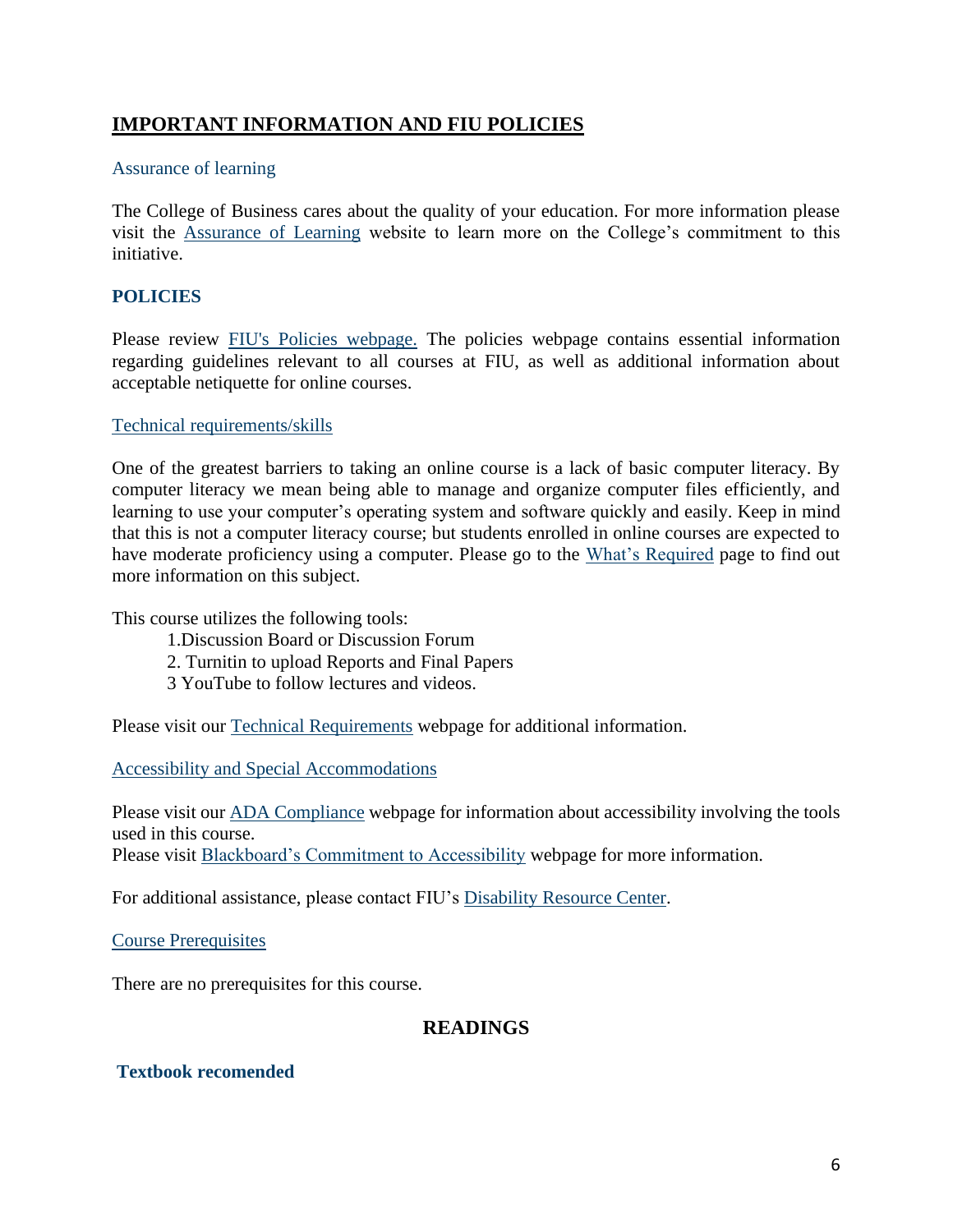-STEPICK A., REY T. MALHER S. Churches and Charity in the immigrant City, Rutgers University Press, New Brunswick, New Jersey, 2009.

WOODARD COLIN, American Nations. A history of the eleven Rival Regional cultures of North America, Penguin Books, 2011

SNEYDER SUSANNA Asylum-Seeking, Migration and Church, Asghate, UK 2012

ANZALDÚA GLORIA: The Borderlands / La Frontera. The new mestiza. Aunt Lute Books, Fourth Edition, 2012 ISBN-13: 978-1879960855 ISBN-10: 1879960850

RICARDO RAMIREZ The power from the margins Emergency of the Latino in the Church and Society. Orbis book New York 2016 ISBN 978-162698-193-5

CAMAYD –FREIXAS ERIK US Immigration Reform and Its Global Impact, Palgrave-McMillan, New York, 2013 (FIU online- on reserve) you don't have to buy it.

| <b>Course Requirements</b>            | <b>Number</b><br>of Items | <b>Points</b><br>for Each | <b>Total</b><br><b>Points</b><br><b>Available</b> | <b>Weight</b> |
|---------------------------------------|---------------------------|---------------------------|---------------------------------------------------|---------------|
| Fieldwork                             | 15                        | 3                         | 45                                                | 25%           |
| <b>Midterm Report</b>                 |                           | 100                       | 100                                               | 25%           |
| In Class Participation                | 10                        | 10                        | 100                                               | 10%           |
| <b>Discussion Board Participation</b> | 10                        | 10                        | 100                                               | 15%           |
| <b>Final Research Report</b>          |                           | 100                       | 100                                               | 25%           |
| <b>Total</b>                          | 37                        | 223                       | 445                                               | 100%          |

### **GRADING**

| <b>Letter</b><br><b>Grade</b> | Range     | Letter<br><b>Grade</b> | Range     | Letter<br><b>Grade</b> | Range |
|-------------------------------|-----------|------------------------|-----------|------------------------|-------|
|                               | Above 93  | в-                     | 81-83     | D+                     | 67-70 |
| А-                            | $91 - 92$ | C+                     | 77-80     |                        | 64-66 |
| B+                            | 87-90     |                        | 74-76     | D-                     | 61-63 |
| Β                             | 84-86     |                        | $71 - 73$ |                        | < 61  |

**Note: I reserve the right to alter this syllabus if and whenever necessary.**

# **SCHEDULE**

**WEEK 1 January 6- 10** SUBJECT: *Introduction to the course, syllabus discussion*

.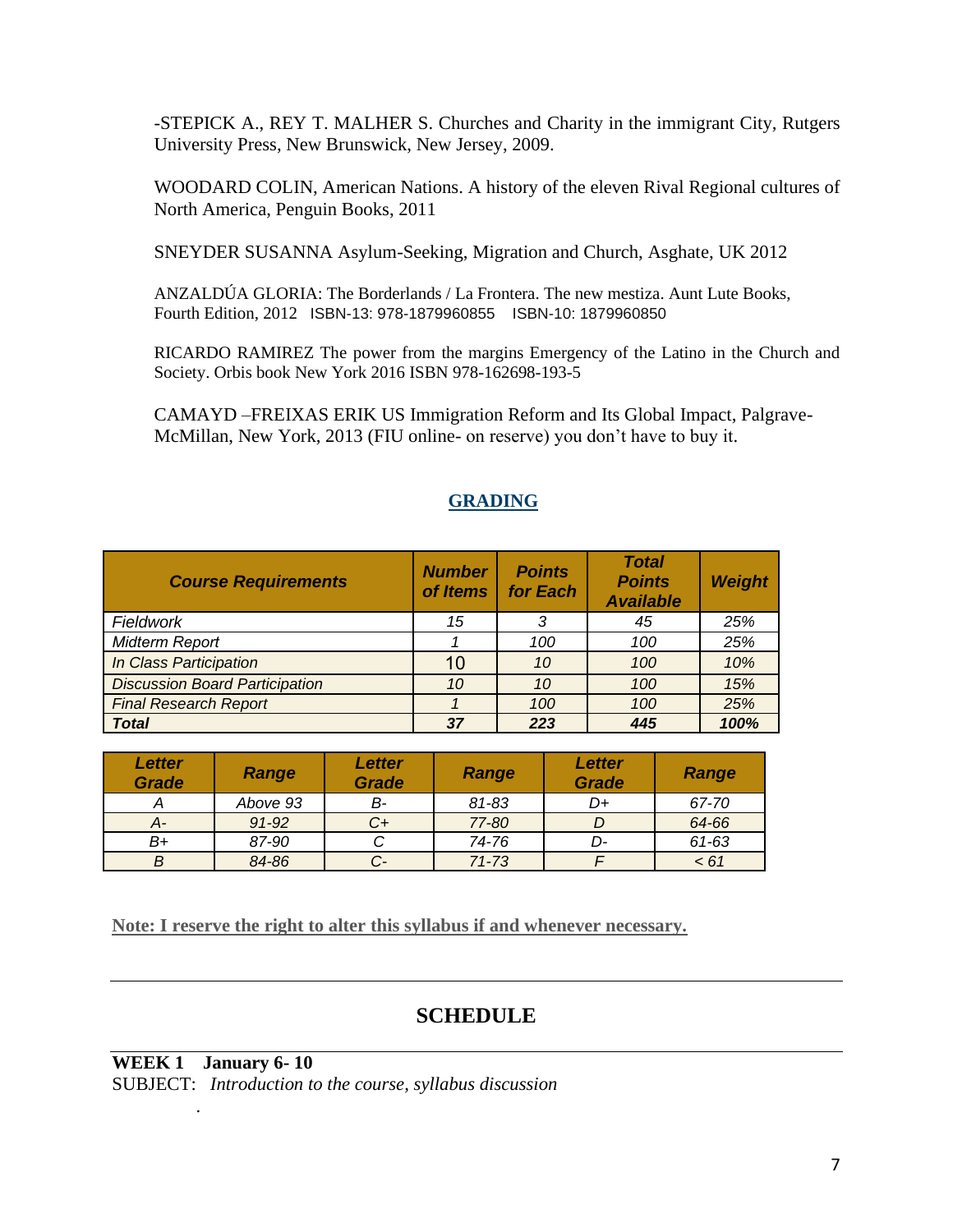- Methods, Sources and Concepts to study Latinos/as immigration
- Presentations and discussion on key concepts to understand migration
- Establishing and recognizing major methodological challenged in the study of immigration process.
- Guest speaker: Jeanette Smith, executive director of IWJ (Interfaith Worker Justice, our partnering NGO), will present and outline the goals and expectations for the fieldwork students will be conducting throughout the semester.
- GOALS: Understanding the course procedure and basic theoretical concept to the study of Religion, immigration and Civic Engagement

## READING:

-STEPICK, REY AND MAHLER, Religion Immigration and Civic Engagement. (pp 1- 38) - SUSANA SNYDER Asylum-Seeking, Migration and Church, (Chapter 1)

## ACTIVITIES AND TASKS

1) Meeting in person: Thursday, January 9 (1:00 pm to 2:15) pm Room Ziff Education Bldg. 110

## 2) On-line Tasks

- Personal Presentation (Video)
- B) See the video [Church, Immigration and Labor issues](https://youtu.be/FOVJAYys8qQ)

3) FIELD WORK TASK: Get acquainted with our partnering NGO, IWJ (Interfaith Worker Justice).

Website: [http://www.sfiwj.org](http://www.sfiwj.org/)

#### \_\_\_\_\_\_\_\_\_\_\_\_\_\_\_\_\_\_\_\_\_\_\_\_\_\_\_\_\_\_\_\_\_\_\_\_\_\_\_\_\_\_\_\_\_\_\_\_\_\_\_\_\_\_\_\_\_\_\_\_\_\_\_\_\_\_\_\_\_\_\_\_\_\_\_\_\_ **WEEK 2 January 13-17**

SUBJECT: *The migrant and the Abrahamic sacred texts. Demonizing the racially different?* 

GOALS:

Understanding a) the Abrahamic sacred text ethical proposition regarding migration. B) Values and belief encountering migrants

## READINGS:

RICHARD KEARNY "In the Moment: The uninvited Guest" (Chapter 1) SUSANA SNYDER Asylum-Seeking, Migration and Church, (Ch. 2,3 7&8)

## TASK:

- 1) Meeting in person: Thursday, January 9 (1:00 pm to 2:15) pm Room Ziff Education Bldg. 110
- 2) Meeting in Person, Thursday, January 16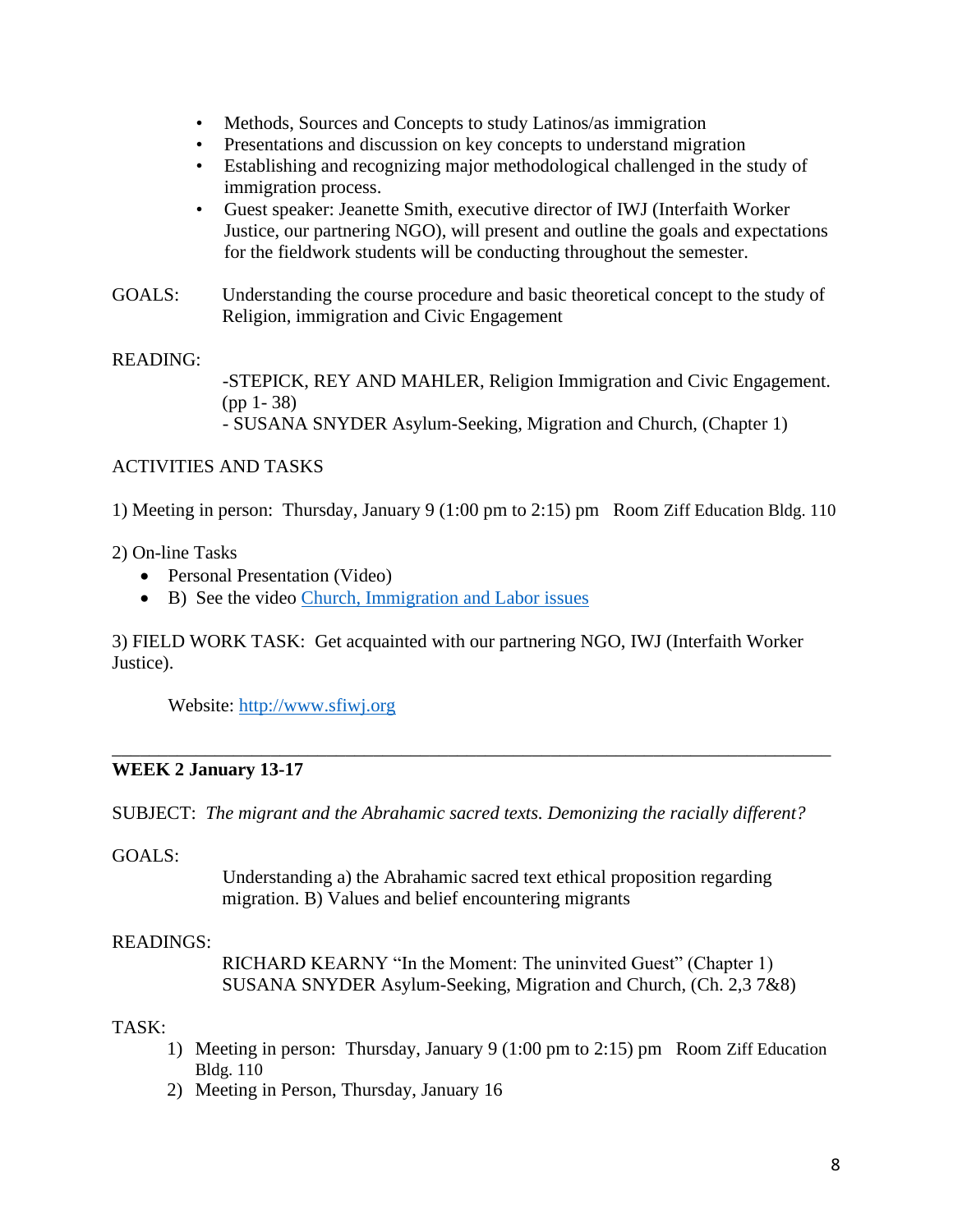- **3)** Invited Speaker: **Dr. María Luisa Veisaga**
- 4) Online tasks:
	- a) See the videos: -Calvin College / Prof. José Casanova [https://www.youtube.com/watch?v=YHMBOId\\_cWU](https://www.youtube.com/watch?v=YHMBOId_cWU) -Richard Kearney, Aliens, Strangers, Monster <https://www.youtube.com/watch?v=uzSUT99qxZM> -Hosting the Stranger, Week 1 https://www.youtube.com/watch?v=fA2O4xXwCHE
	- b) Discussion Board Are strangers demonized by religious reasons? or others? What is the role of religion in the process of rejecting the other?

\_\_\_\_\_\_\_\_\_\_\_\_\_\_\_\_\_\_\_\_\_\_\_\_\_\_\_\_\_\_\_\_\_\_\_\_\_\_\_\_\_\_\_\_\_\_\_\_\_\_\_\_\_\_\_\_\_\_\_\_\_\_\_\_\_\_\_\_\_\_\_\_\_\_\_\_\_\_

### **WEEK 3 January -20-24**

### SUBJECT: *Migration and National Imagination.*

- 1) European Immigrations and Religions in the Nations States Building and its consequences today. Comparative Cases Studies: Argentina and US Policies in 19 and 20 Centuries.
- 2) The religious conflicts in America and anti-immigrant sentiments.
- 3) The current Global Dynamic of Migration
- GOALS: Understanding:
	- The role of immigration and religions in the building of new nation states and the impact in contemporary political imagination.
	- The weight of history in our present.
	- The place of immigration as a new theological and pastoral focus.

### READINGS

.

- YOUNG JULIA G. "Making America 1920 Again? Nativism and US Immigration, Past and Present" (2017) Journal on Migration and Human Security <http://jmhs.cmsny.org/index.php/jmhs/article/view/81>
- SUSANA SNYDER Asylum-Seeking, Migration and Church (Ch. 4 & 5)
- PHAN PETER. "Christianity as an institutional Migrant: Historical, Theological and Ethical perspective". (Book Chap. on-line)
- BIDEGAIN GREISING GABRIEL & ANA MARIA: "Migration, Pastoral Action and Latin America" (Book chap. on line)

### TASKS

1) Meeting in person: Thursday, January 23 (11:00 pm to 12:15) Room Ziff Education Bldg. 110

2) Guest Speaker: Dr. María Barbano

- 3) Online
	- A) See the videos

-Ellis Island History of Immigration to the United States (1890-1920) Award Winning Documentary

<https://www.youtube.com/watch?v=8X4CypTaOQs&t=310s>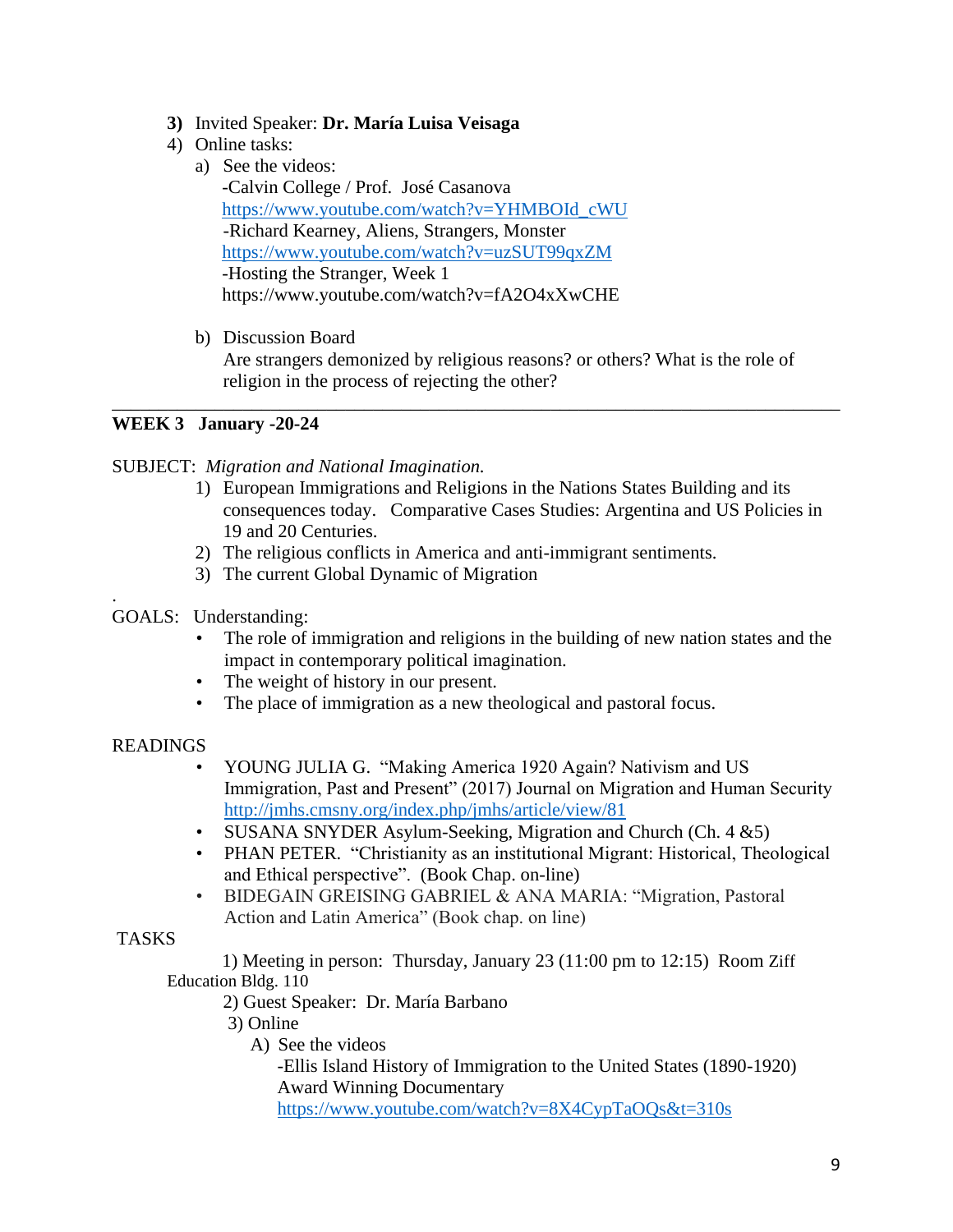-Catholics and anti-Catholic sentiments in America by Prof. Ryan Revees <https://www.youtube.com/watch?v=7F7Tbo5LMek> -The Italian Migration impact in the Argentina History . <https://www.youtube.com/watch?v=w72a195QpbI>

B) Discussion board. Should Religious organizations take care of migrants in a lay state? Why Religious organization are playing such role?

#### **WEEK 4 January 27- 31 February**

- SUBJECT: *Migration, Religion and Identity*.
- GOALS: Understanding the weight of the history of migration within the project of nation building in the Americas, and specifically the place of Latinos/as in the United States historical process. Impact on identity.

**\_\_\_\_\_\_\_\_\_\_\_\_\_\_\_\_\_\_\_\_\_\_\_\_\_\_\_\_\_\_\_\_\_\_\_\_\_\_\_\_\_\_\_\_\_\_\_\_\_\_\_\_\_\_\_\_\_\_\_\_\_\_\_\_**

#### READINGS:

- 1) COLIN WOODARD "American Nations". Introduction, Part One and Part Four.
- 2) Pew Report regarding religious denomination acceptability /http://www.pewforum.org/2017/02/15/americans-express-increasingly-warmfeelings-toward-religious-groups/

#### TASKS:

1)Meeting in person: Thursday, January 29 (11:00 pm to 12:15) Ziff Education Bldg. 110

2) Guest Speaker: M Ernesto Fiocchetto

3) Online

A) See videos:

-Colin Woodard Lecture

[https://www.c-span.org/video/?328549-1/colin-woodard-american](ttps://www.c-span.org/video/?328549-1/colin-woodard-american-r)[re](ttps://www.c-span.org/video/?328549-1/colin-woodard-american-r)gionalism-politics

-Peggy Levitt Conference:

<https://www.youtube.com/watch?v=MJyn0mHd5hA>

#### B) Discussion Board

3) Field Work: Get acquainted with our partnering NGO, IWJ (Interfaith Worker Justice). Website: [http://www.sfiwj.org](http://www.sfiwj.org/)

#### **WEEK 5 February 3 to 7**

SUBJECT: *Mexico US relationship. The Chicanos' experience. Language, Culture, Religion and identity transformation. The Latinx' religious experience.*

\_\_\_\_\_\_\_\_\_\_\_\_\_\_\_\_\_\_\_\_\_\_\_\_\_\_\_\_\_\_\_\_\_\_\_\_\_\_\_\_\_\_\_\_\_\_\_\_\_\_\_\_\_\_\_\_\_\_\_\_\_\_\_\_\_\_\_\_\_\_\_\_

GOALS: Understanding the historical dynamic among the people that belong to two different nation states but have same roots and common cultural and family ties.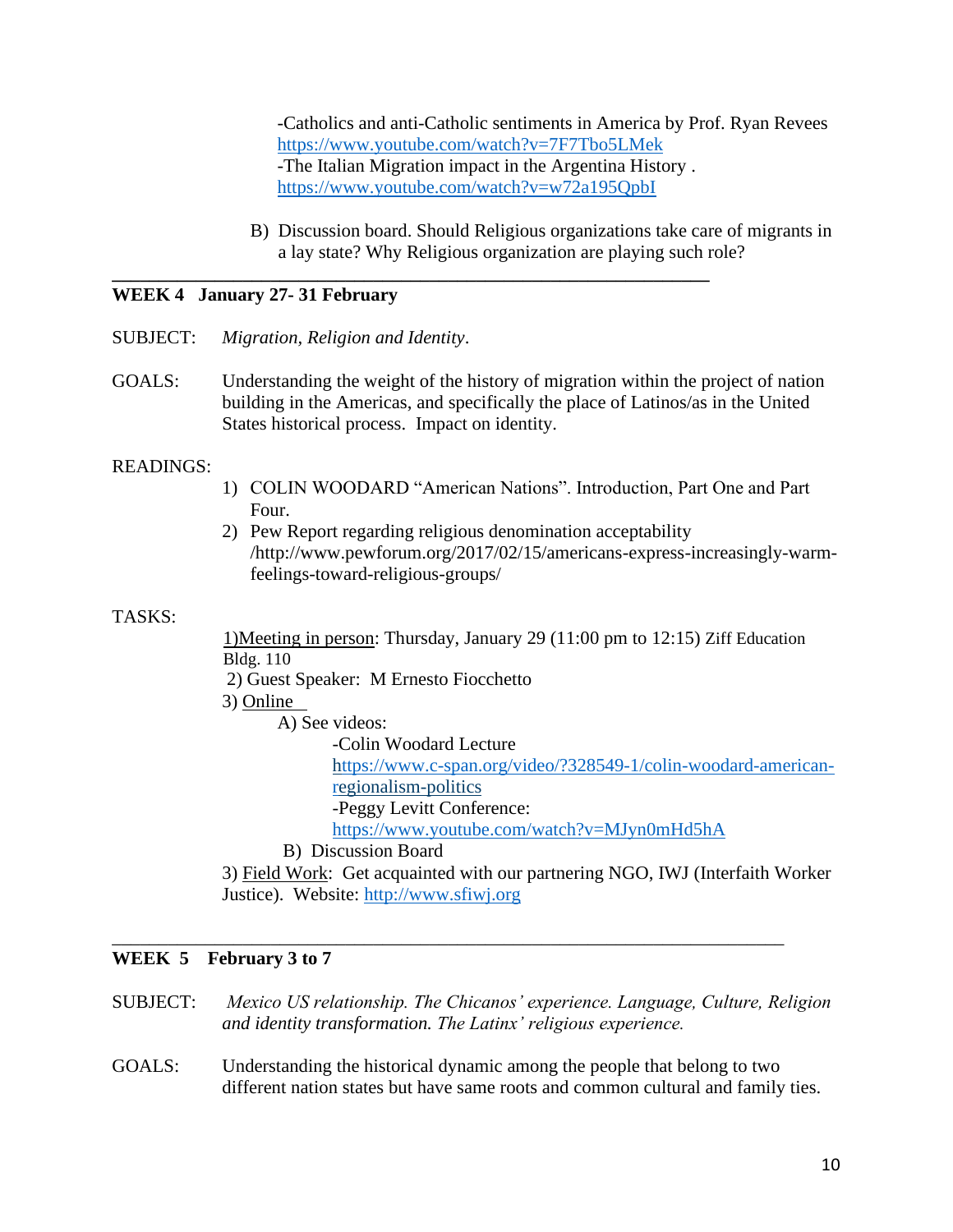READING:

- GLORIA ANZALDÚA: The Borderlands / La Frontera The new mestiza,

- RICARDO RAMIREZ The power from the margins Emergency of the Latino in the Church and Society.

STUDENT TASK

- 1) Meet in Person Thursday, February 6 (11:00 pm to 12:15) Ziff Education Bldg. 110
- 2) Guest Speaker:
- 3) ONLINE
	- A) See the videos: -How to Tame a Wild Tongue- Gloria Anzaldúa <https://www.youtube.com/watch?v=f2MaBZ6e6vo> -Lecture Cecilia Rodriguez Milanés Univ. of Florida <https://www.youtube.com/watch?v=-Jk9KNl8zZc>
	- B) Discussion Board: According to the authors what is the particularity of being Latinx in the US and México?

### **WEEK 6 February 10 to 14**

SUBJECTS: Central American Security Crisis, Mexico, and US new immigration policies. Focusing on Immigrant Families, Broken Families, the situation of unaccompanied migrant children.

\_\_\_\_\_\_\_\_\_\_\_\_\_\_\_\_\_\_\_\_\_\_\_\_\_\_\_\_\_\_\_\_\_\_\_\_\_\_\_\_\_\_\_\_\_\_\_\_\_\_\_\_\_\_\_\_\_\_\_\_\_\_\_\_\_\_\_\_\_\_\_\_\_

- GOALS: Understanding:
	- US Labor needs, US foreign policies and the history of immigration laws.
	- The reasons for children to cross border without adults and legal support.
	- The feminization of recent migration processes and gender relations.
	- The role of Religions and the historical US relationship with Central America Crisis.

### READINGS:

- LOPEZ JANE LILLY" Redefining American Families: The Disparate Effects of IIRIRA's Automatic Bars to Reentry and Sponsorship Requirements on Mixedcitizenship Couples" JMHS Volume 5 Number 2 (2017):236-251 <http://jmhs.cmsny.org/index.php/jmhs/article/view/82>
- HISKEY JONATHAN, CÓRDOVA ABBY, ORCÉS DIANA MALONE MARY F. "Understanding the Central American Refugee Crisis" Why they are Fleeing and how U.S. Policies are Failing to deter them. American Immigration Council Special Report, February 2016 [www.americanimmigrationcouncil.org/research/understanding-central-american-](http://www.americanimmigrationcouncil.org/research/understanding-central-american-refugee-crisis)

[refugee-crisis](http://www.americanimmigrationcouncil.org/research/understanding-central-american-refugee-crisis)

MASSEY DOUGLAS S. & SANCHEZ MAGALY, The rise of Anti-Immigrant Times. Book chap. (on-line)

TASK

- 1) Meeting in Person: Th., Feb.13 (11:00 pm to 12:15) Room Ziff Education Bldg. 110
- 2) Guest Speaker: LACC Research Team -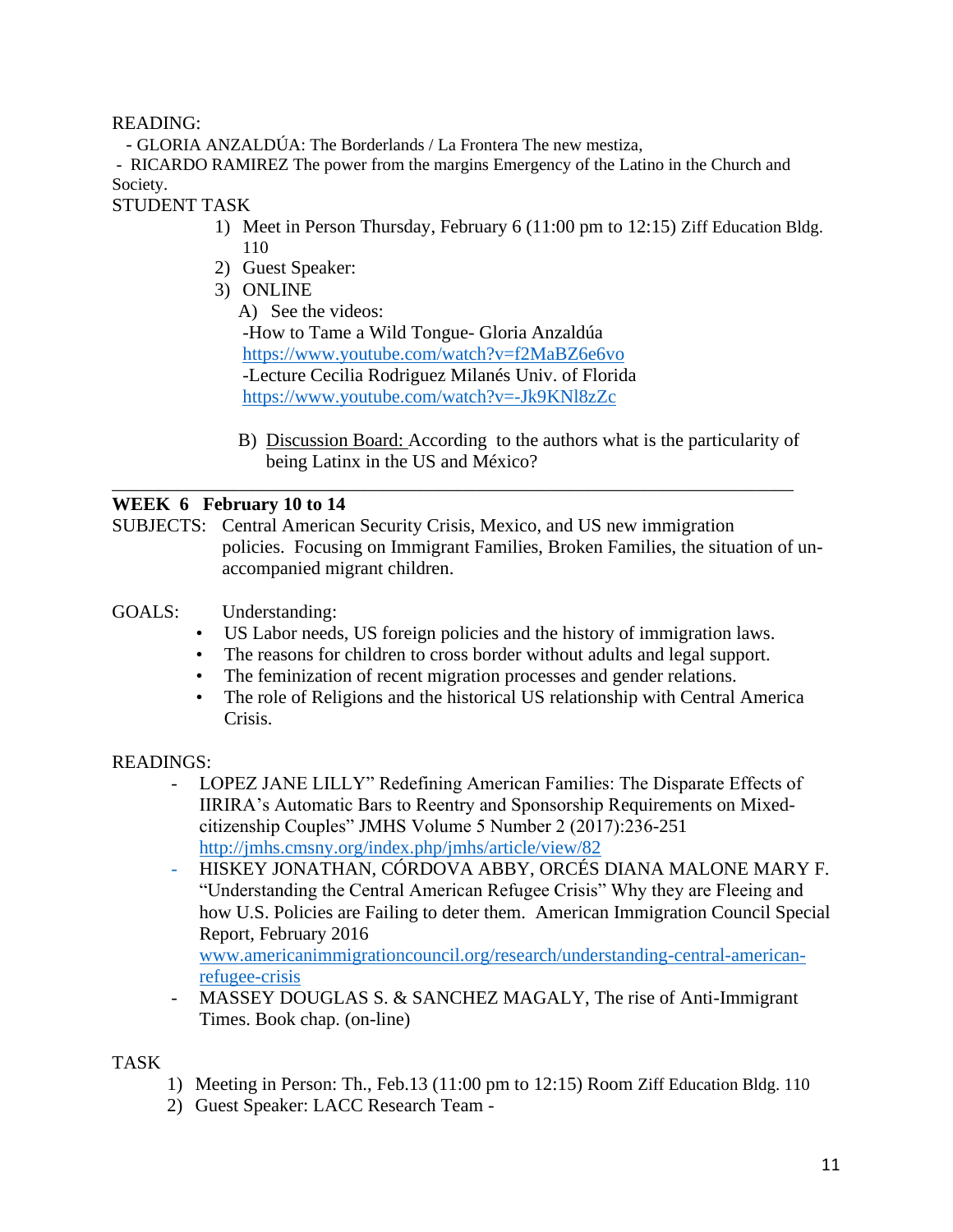- 3) Online Tasks
	- A) News at Miami Herald on unaccompanied migrant children in South Florida <http://www.miamiherald.com/news/local/immigration/article86137097.html>
	- B) Discussion Board Forum: Analyze the emotional impact that immigration can have on children and families based on your weekly readings and experience from fieldwork.

#### **WEEK 7 February 17 to 21**

#### SUBJECTS:

Focusing on South Florida - Historical Contexts of a multicultural and religiously divers society. – The role of Religion on the immigrants' integration process in South Florida. Cases studies: A) Mayas B) Cubans C) Haitians

#### GOALS:

Understanding concepts such as: social capital and bonding capital, assimilation, integration, transnationalism, analyzing South Florida Religious experience and Civic Engagement, Religious devotions reconfiguration in South Florida The importance of comparative cases studies.

#### READINGS:

- SANDRA LAZO DELA VEGA AND TIMOTHY STEIGENGA "Facing Immigration Fears: A constructive Local Approach to Day, Labor, Community, and Integration" in Journal on Migration and Human Security. JMHS Volume 1 Number 1 (2013): 1-16 <http://jmhs.cmsny.org/index.php/jmhs/article/view/5>

-STEPICK, REY AND MAHLER – Book required

- So close and yet so far away. Chap  $2$  (pp 41-71)
- Refugee Catholicism in Little Haiti Chap 3 (pp. 72-92)

### TASK

- 1) Meeting in Person:
- 2) Guest Speaker: Alex Fernández: Unveil economy in the Afro-Cuban religion.
- 3) Online Task:

Discussion Board Forum

Considering the site visit, the readings and the panel discussion: How racial ethnical and cultural policies and boundaries affect social and religious integration of these communities in the mainstream of the US society

4) MIDTERM REPORT: PREPERING FIELD WORK USING CONCEPTS &INFORMATION GIVING IN CLASS AND FROM THE READINGS. (5-7 Pages

### **WEEK 8 February 24 – 28 SPRING BREAK**

**WEEK 9 Mars 2 to 6** FIELD WORK NO –CLASS IN PERSON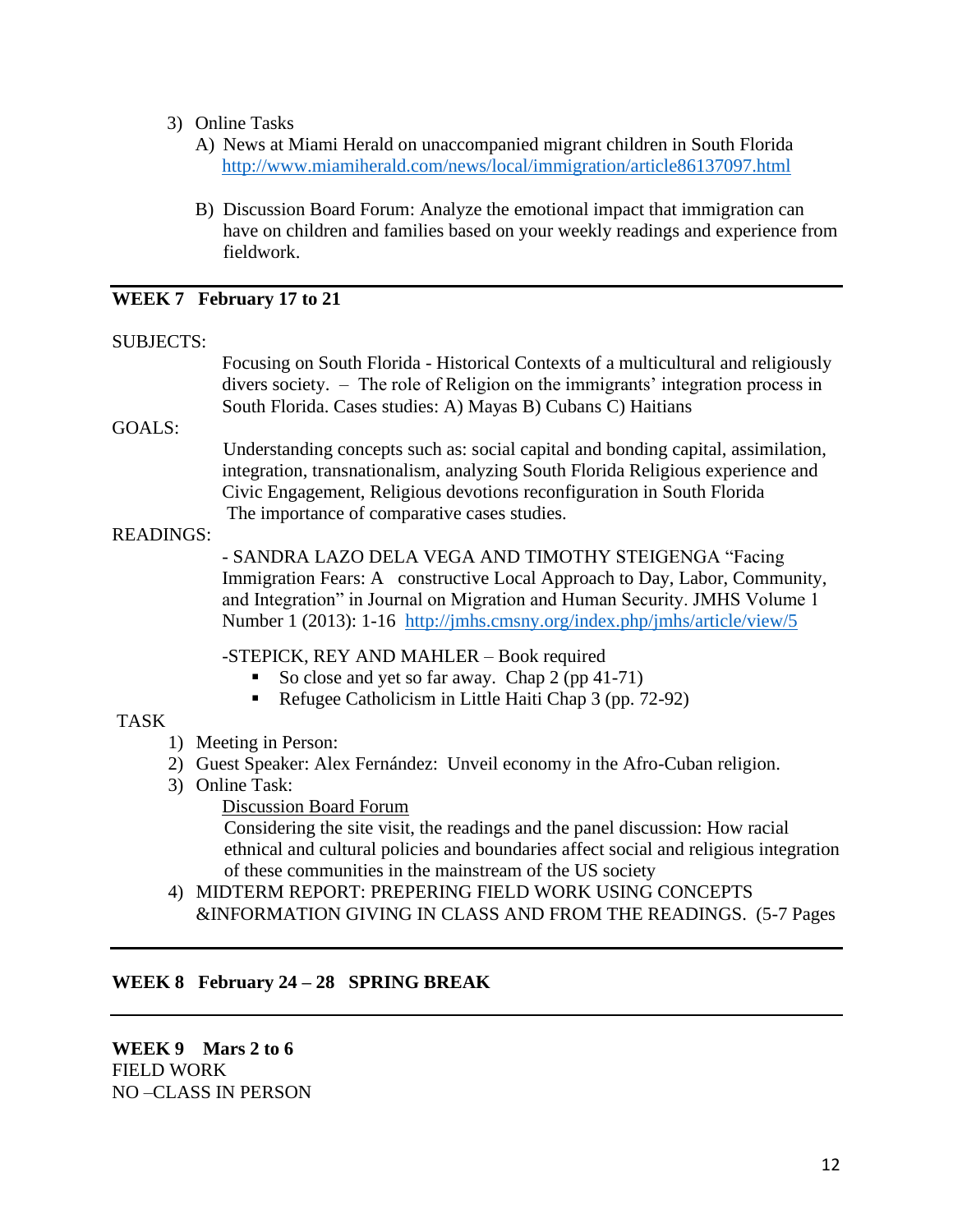## **WEEK 10 March 9-13**

FIELD WORK NO –CLASS IN PERSON

**WEEK 11 March 16 to 20**

FIELD WORK NO –CLASS IN PERSON

**WEEK 12 March 23 to 27**

FIELD WORK NO –CLASS IN PERSON

#### **WEEK 13 - March 30 April 3**

SUBJECT: *Immigrant Youth, Programs and Expectations*

GOALS: Understand the political and legal discussion on DACA program.

#### READINGS:

- CHRISTINA A. FIFLIS, Deferred Action for Childhood Arrivals GP Solo Vol.30, No5, Immigration (September/Oct 2013) pp28-3

- EDIBERTO ROMAN Those Damned Immigrants. Americas Hysteria over Undocumented Immigration. NYU Press 2013, Ch. 7 A Pragmatic Proposal for Immigration Reform.

<http://www.jstor.org.ezproxy.fiu.edu/stable/pdf/j.ctt9qfts7.11.pdf>

- HEATHER SILBER MOHAMED The new Americans? Immigration, Protest, and the Politics of Latino Identity University Press of Kansas (2017) Ch.8 Epilogue <http://www.jstor.org.ezproxy.fiu.edu/stable/pdf/j.ctt1mtz77k.12.pdf>

-KUCZEWSKI MARK &BRUBAKER LINDA Medical Education as Mission:Why one Medical School chose to Accept DREAMers? The Hastings Center Report, Vol. 43, No. 6 (November-December 2013), pp. 21- 24 <http://www.jstor.org.ezproxy.fiu.edu/stable/pdf/23597740.pdf>

#### TASKS :

- A) Meeting in Person
- B) On line Task
- a) See Videos

-What is DACA <https://www.youtube.com/watch?v=QJCyApAugdY> -What will happen to Undocumented Doctors <https://www.youtube.com/watch?v=hfSLjNU9dBo>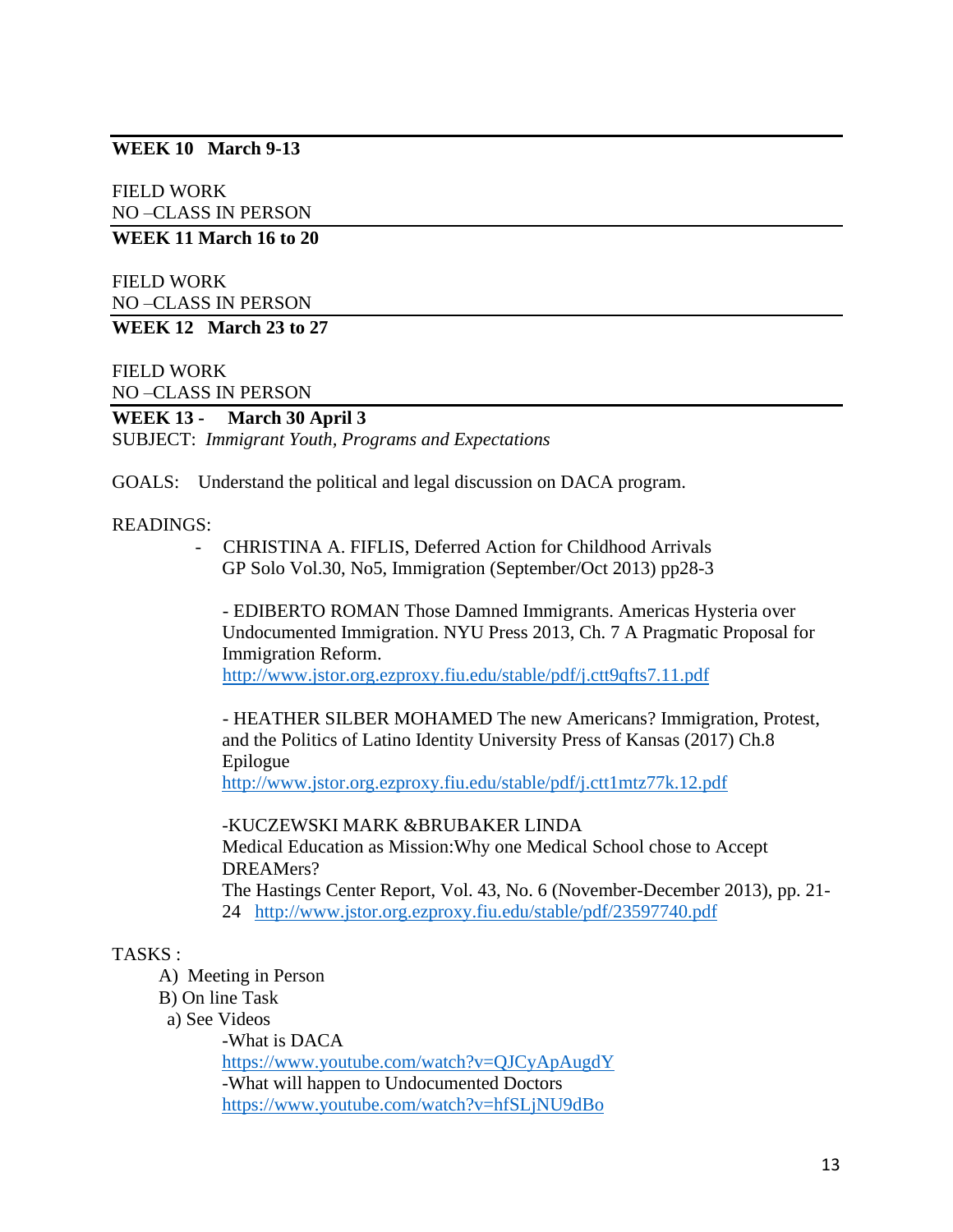c) Discussion Board What kind of risk and benefit bring the DACA Program?

| <b>WEEK 14</b>   | <b>April 6-10</b>                                                                                      |
|------------------|--------------------------------------------------------------------------------------------------------|
| <b>SUBJECTS:</b> | Professional Journeys: FIU Faculties and alumnae working with<br>undocumented migrant broken families. |
| GOALS:           | Understanding the relationship between values, compassion and work.                                    |
| <b>READINGS:</b> |                                                                                                        |
|                  | • CAMAYD – FREIXAS ERIK US Immigration Reform and Its Global                                           |
|                  | Impact, Palgrave-McMillan, New York, 2013 (FIU online- on reserve)<br>you don't have to buy it.        |
| TASKS:           |                                                                                                        |
|                  | 1) Meeting in Person: Panel FIU Faculties, Students and Alumnae                                        |
|                  | discussing their experiences working on NGO's and churches'                                            |
|                  | organizations with migrants.                                                                           |
|                  | 2) Online Task: Discussion board Share your comments on the current                                    |
|                  | immigration policies                                                                                   |
|                  |                                                                                                        |

#### **WEEK 15 April 13 to 17**

 Class Conclusions and Final Research Paper Presentation.  **Meeting in person**

### **WEEK 16 April 20 to 24**

 **Final Research Paper Due, April 23**

## **ADDITIONAL READING INFORMATION AND SOURCES**

1) **Documents and materials produced by Religious Groups**

-Pontifical Council For The Pastoral Care Of Migrants And Itinerant People The love of Christ towards migrants – Vatican, 2004 http://www.vatican.va/roman\_curia/pontifical\_councils/migrants/documents/rc\_pc\_migrants\_doc \_20040514\_erga-migrantes-caritas-christi\_en.html

\_\_\_\_\_\_\_\_\_\_\_\_\_\_\_\_\_\_\_\_\_\_\_\_\_\_\_\_\_\_\_\_\_\_\_\_\_\_\_\_\_\_\_\_\_\_\_\_\_\_\_\_\_\_\_\_\_\_\_\_\_\_\_\_\_\_\_\_\_\_\_\_\_\_\_\_

-www.justiceforimmigrants.org

Pastoral Letter Concerning Migration from the Catholic Bishops of Mexico and the United States. Strangers No Longer: Together on Journey of hope. http://www.usccb.org/mrs/stranger.shtml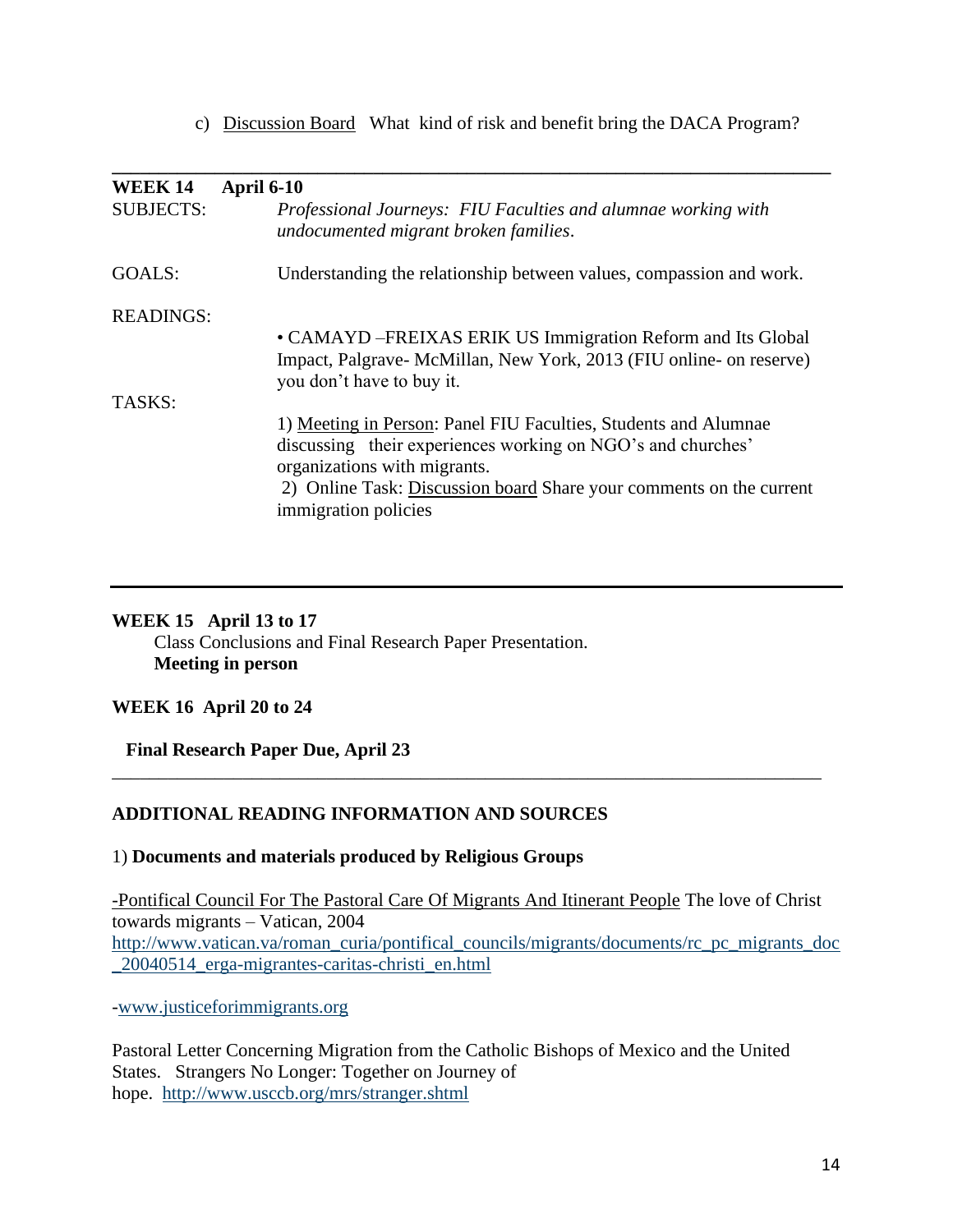-http://programs.ssrc.org/intmigration/working\_groups/religion\_and\_migration/

-http://www.thearda.com/Archive/browse.asp

International documentation on Migration and World Population

- UNFPA A Passage to Hope. State of World Population. Report on women and International Migration 2006 http://www.unfpa.org/swp/2006/pdf/en\_sowp06.pdf

-UNFPA 2011 Report. Chapter on Migration. Foweb.unfa.org/reports/EN-SWOP2011-FINAL.Pdf

UNFPA State of world population 2016 How our future depends on a girl at this decisive age http://www.unfpa.org/swop

#### More Recommended Books

• ALBA RICHARD, ALBERT J. RABOTEAU &JOSH DEWIND, Immigration and Religion in America. New York University Press, New York- London, 2009.

• BADILLO A. D. Latinos and the new migrant Church. The John Hopkins University Press- Baltimore, 2006.

\_\_\_\_\_\_\_\_\_\_\_\_\_\_\_\_\_\_\_\_\_\_\_\_\_\_\_\_\_\_\_\_\_\_\_\_\_\_\_\_\_\_\_\_\_\_\_\_\_\_\_\_\_\_\_\_\_\_\_\_\_\_\_\_\_\_\_\_\_\_\_\_\_\_\_

• BAILEY SAMUEL. & MIGUEZ EDUARDO JOSE "Mass Migration to Modern Latin America." Rowman & Littlefield, 2003 – Google E- Book.

• CAMAYD –FREIXAS ERIK US Immigration Reform and Its Global Impact, Palgrave- McMillan, New York, 2013 (online- on reserve) you don't have to buy it.

• CAMPESE G.& CIALELLA P., Migration, Religious Experience, and Globalization. Center for Migration Studies, New York, 2003.

• CARROLL M. DANIEL AND SÁNCHEZ L.A., Immigrant Neighbors among us, Immigration Across theological traditions. Pickwick Publications, Oregon, 2015.

• CARROLL DANIEL Christians at the border. Immigration, the Church & the Bible, Brazos Press, Grand Rapid, 2013

• DANIELS ROGER Coming to America: a history of immigration and ethnicity in American life. Harper Collins, New York 2002

• DANIELS ROGER Guarding the Golden Door: American Immigration Policy and Immigrants since 1882, New York, 2004.

• DOLAN JAY The immigrant church, New York's Irish and German Catholics, 1815-1865. Notre Dame University Press, Notre Dame, 1983.

• DOLAN JAY & VIDAL JAIME, Puerto Rican and Cuban Catholics in the U.S.1900-1965. University of Notre Dame Press, Notre Dame and London, 1994.

• FOLEY W. MICHAEL &HOGE DEAN, Religion and the new immigrants, Oxford University Press, New York, 2007.